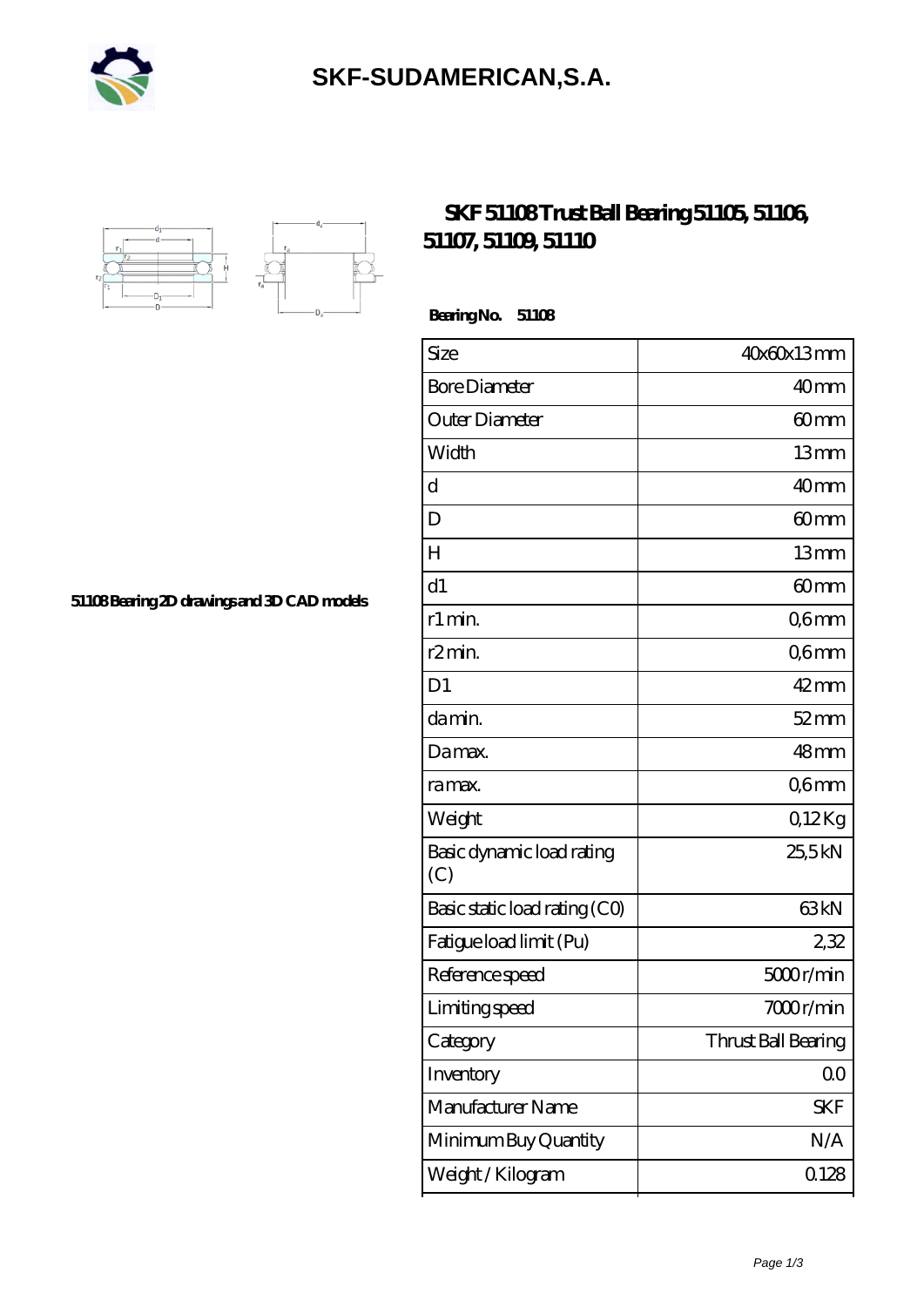

## **[SKF-SUDAMERICAN,S.A.](https://iblcheck.com)**

| Product Group                          | <b>BOO308</b>                                                                                                                                                     |
|----------------------------------------|-------------------------------------------------------------------------------------------------------------------------------------------------------------------|
| Rolling Element                        | <b>Ball Bearing</b>                                                                                                                                               |
| Thrust Bearing                         | Yes                                                                                                                                                               |
| Single or Double Direction             | Single Direction                                                                                                                                                  |
| <b>Banded</b>                          | No                                                                                                                                                                |
| Cage Material                          | Steel                                                                                                                                                             |
| Precision Class                        | ABEC 1   ISO PO                                                                                                                                                   |
| Component Description                  | Roller Assembly Plus<br>Raceways                                                                                                                                  |
| <b>Other Features</b>                  | Single Row                                                                                                                                                        |
| Long Description                       | 40MM Bore 1: 42MM Bore<br>2, 60MM Outside Diameter;<br>13MM Height; Ball Bearing<br>Single Direction; Not<br>Banded; Steel Cage; ABEC 1<br><b>ISO POPrecision</b> |
| Inch - Metric                          | Metric                                                                                                                                                            |
| Category                               | Thrust Ball Bearings                                                                                                                                              |
| <b>UNSPSC</b>                          | 31171507                                                                                                                                                          |
| Harmonized Tariff Code                 | 8482105008                                                                                                                                                        |
| Noun                                   | Bearing                                                                                                                                                           |
| <b>Keyword String</b>                  | <b>Ball Thrust</b>                                                                                                                                                |
| Manufacturer URL                       | http://www.skf.com                                                                                                                                                |
| Manufacturer Item Number               | 51108                                                                                                                                                             |
| Weight/LBS                             | 0.283                                                                                                                                                             |
| Height                                 | 0512Inch   13Millimeter                                                                                                                                           |
| Bore 2                                 | 1.654 Inch   42 Millimeter                                                                                                                                        |
| Overall Height with<br>Aligning Washer | OInch   OMillimeter                                                                                                                                               |
| Bore 1                                 | 1.575 Inch   40 Millimeter                                                                                                                                        |
| Outside Diameter                       | 2362Inch   60Millimeter                                                                                                                                           |
| bore diameter:                         | 40 <sub>mm</sub>                                                                                                                                                  |
| static load capacity.                  | 63kN                                                                                                                                                              |
| outside diameter:                      | 60mm                                                                                                                                                              |
|                                        |                                                                                                                                                                   |